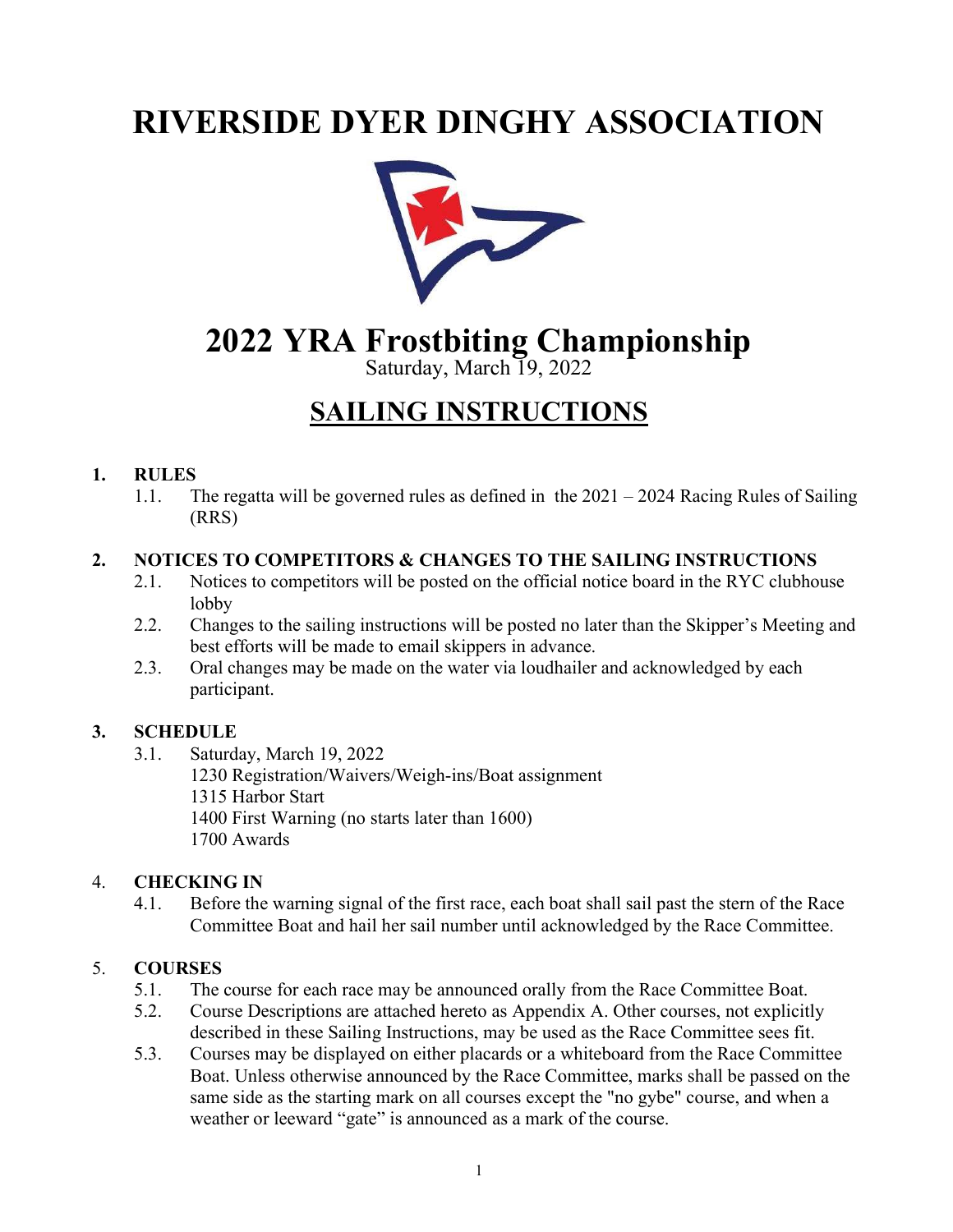#### 6. MARKS OF THE COURSE

- 6.1. Marks shall consist of inflated buoys, government marks, or any other identifiable object selected by the Race Committee (generally expected to be orange balls).
- 6.2. The RYC docks are considered obstructions. While racing, no boat may sail between any of the docks.
- 6.3. The Race Committee may set an "offset" mark near the weather mark and/or a weather and/or a leeward gate which shall consist of two marks approximately fifteen yards apart. If an offset mark is set and announced, boats must round the offset mark, after the weather mark, prior to continuing the course. If either a weather or a leeward gate is set and announced as a mark of the course, boats must sail between the two marks from the direction of the previous mark and subsequently round either mark prior to continuing the course. If the course is displayed on either placards or a whiteboard, a weather offset shall be designated by "+O", a weather gate shall be designated by "+WG" and a leeward gate shall be designated with "+LG".

#### 7. STARTING AND FINISHING

7.1. The Start Line shall be between a staff displaying an orange flag on the Race Committee Boat and a mark. The Finish Line (unless the course is shortened) shall be between a staff displaying a flag on the Race Committee Boat and a blue flag finishing mark. Please note the Start and Finish Lines may be on the same side of the Race Committee Boat. After the start of each race, boats may re-cross the Start and Finish Lines.

#### 8. STARTING

8.1. Appendix U, Audible-Signal Racing System will apply. App U 3 is modified as below

| <b>Sound Signal</b>   | Meaning                        | Signal      |
|-----------------------|--------------------------------|-------------|
| Repeated horn         | Announce Course                | Warning     |
| <b>Two long</b>       | <b>Two Minutes</b>             | Preparatory |
| One long, three short | One Minute, Thirty Seconds     |             |
| One long              | One Minute                     |             |
| Three short           | <b>Thirty Seconds</b>          |             |
| Two short             | <b>Twenty Seconds</b>          |             |
| One short             | Ten Seconds                    |             |
| 5 consecutive short   | One for each of last 5 seconds |             |
| One long              | Start                          | Start       |

- 8.2. INDIVIDUAL RECALL An Individual Recall will be signaled by one horn blast from the Race Committee and at the discretion of the RC, raising the X flag. The Race Committee shall endeavor to hail each OCS boat. The Race Committee boat shall make best efforts to relay each OCS boat by bow number on the radio to Chase Boats so they may attempt to alert any OCS boats failing to start properly. Failure by the Race Committee or chase boat to hail a boat that was OCS or failure of a competitor to hear the Individual Recall horn does not relieve the competitor of his or her responsibility to make a proper start. Any boat failing to return to start properly shall be recorded as "On Course Side" (OCS).
- 8.3. GENERAL RECALL A General Recall will be signaled by two short horns from the Race Committee Boat and at the discretion of the RC, raising the 1st substitute flag immediately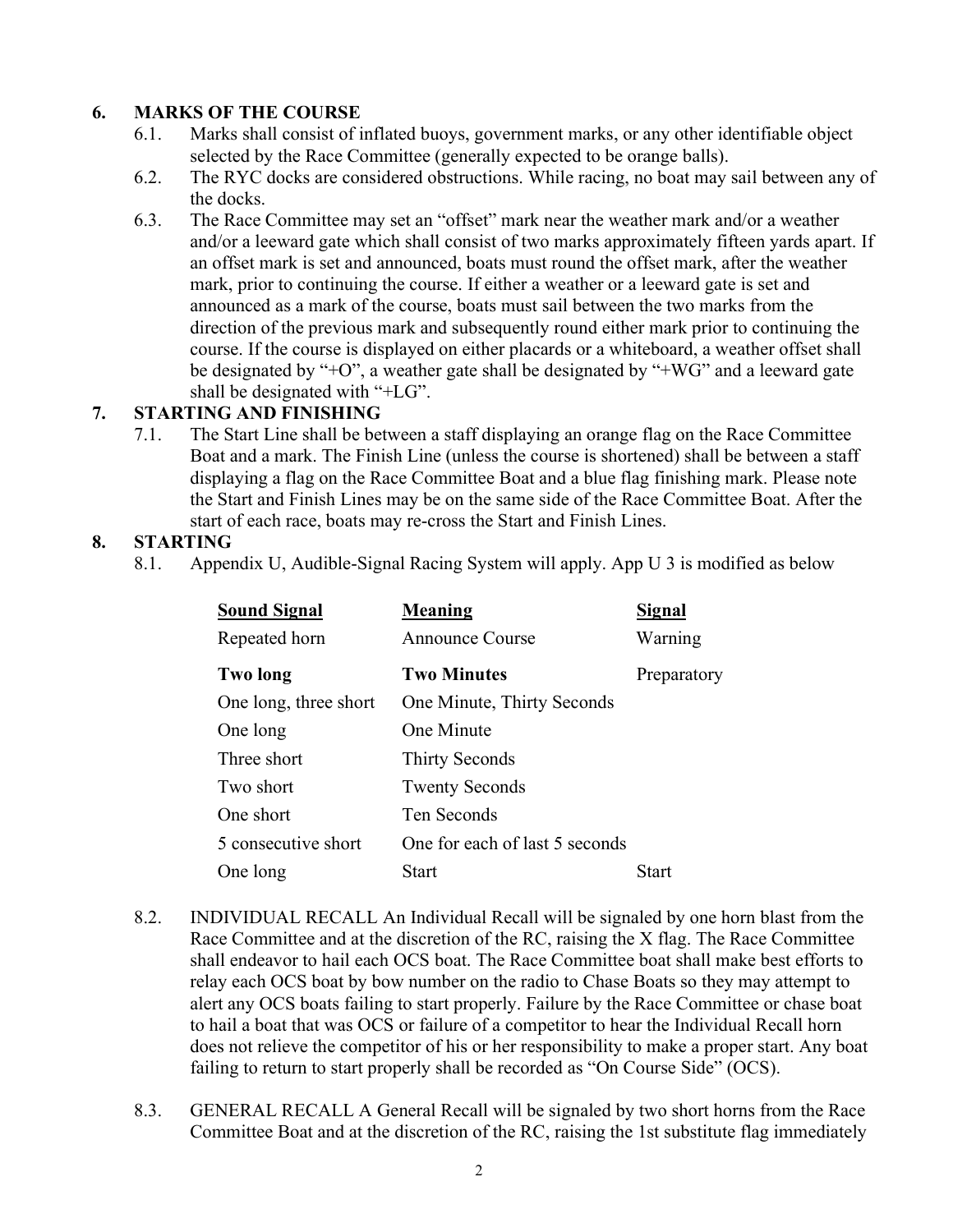following a start. A new Preparatory signal (two minutes before the start) will be given as soon as possible.

# 9. FINISHING WINDOW

9.1. A "finishing window" will open when the first boat that starts, sails the course and finishes a race. Boats failing to finish within 10 minutes of the first boat will be scored Time Limit Expired (TLE).

# 10. SCORING

- 10.1. One race shall constitute a regatta.
- 10.2. The race committee intends to run multiple races. The number of races conducted is at the sole discretion of the race committee.
- 10.3. If fewer than six races are completed, a boat's series score will be the total of her race scores. If six or more races are completed, a boat's series score will be the total of her race scores excluding her worst score.
- 10.4. Boats scored TLE, Time Limit expired, will be scored but not worse than DNF.

# 11. PROTESTS

- 11.1. The protesting boat shall immediately inform the boat being protested by hailing the word "protest". Immediately upon finishing, the protesting boat shall notify the Race Committee, giving the sail number(s) of the protesting and protested boat(s). This modifies RRS 61.1.
- 11.2. The protest will be heard immediately after racing using "Five Minute Justice". The protestor and protestee shall each select a judge from those present. Those two judges shall select a third judge. One of the judges shall be the timekeeper. Each of the parties and their witnesses shall have two minutes to make their statements. The judges shall make every effort to render their decision promptly. The judges will notify the RC of the results of the hearing. Spectators are encouraged to observe both the parties' statements and the judges' determination. This modifies RRS 91(a).
- 11.3. Exceptions: If one or both parties to the protest are not available immediately following racing, 5 Minute Justice shall be heard at a mutually agreed time, organized by the protesting parties. If the judges decide there is boat damage, personal injury, gross misconduct, a redress against the Race Committee or other exceptional situation, a full hearing will be held as soon as possible, in accordance with RRS 63 and 91(a).

# 12. PENALTIES

- 12.1. Except for "No Gybe" courses, the penalty for breaking a rule of Part 2 will be a "One Turn Penalty". This modifies RRS 44.1. The penalty for violating Rule 42 shall also be a "One Turn Penalty". Penalty turns MUST be taken as soon after the incident as possible and must include one tack immediately followed by one gybe (in either order.)
- 12.2. For "No Gybe" courses, the Scoring Penalty (RRS 44.3) will be used. RRS 44.3 is modified as follows: the Scoring Penalty will be 10%, and a boat taking a Scoring Penalty does not need to display a yellow flag.
- 12.3. Boats accepting the Scoring Penalty shall notify the Race Committee immediately upon finishing, or at the first reasonable opportunity.
- 12.4. If a protestee concedes a protest after a race and prior to a protest hearing, a 20% Scoring Penalty will be applied in accordance with RRS 44.3 (c)

PRIZES The perpetual William Dyer Memorial Trophy will be awarded to the top male finisher in the regatta. The Mermaid Trophy will be awarded to the top female finisher in the regatta. These perpetual trophies will be awarded at the YRALIS annual meeting in December, 2022. Keeper trophies will be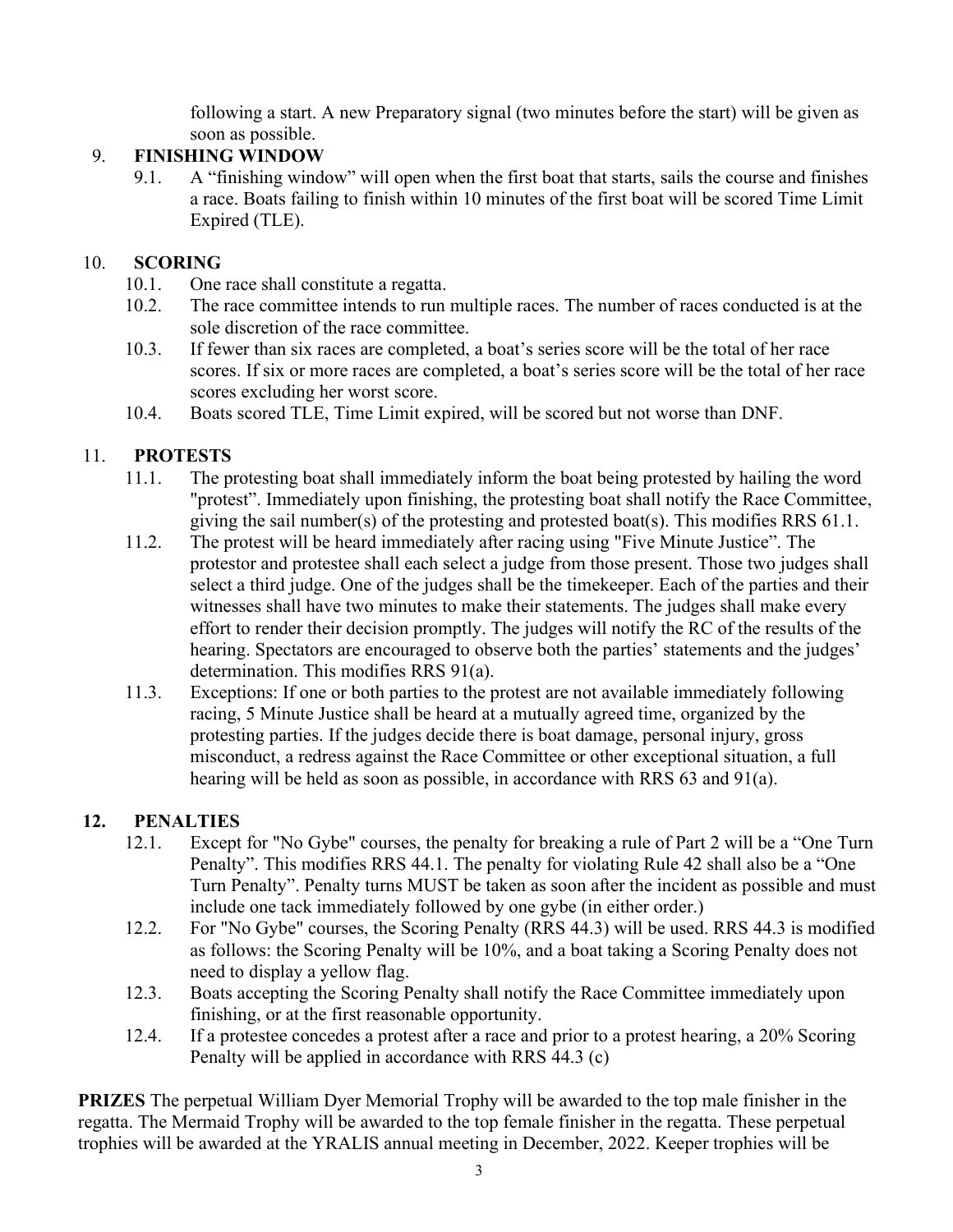awarded March 19, 2022to the top three finishers, and an additional trophy will be awarded to the top female finisher.

PARTICIPANTS' RESPONSIBILITIES As a condition precedent to his or her participation in any race or series (including without limitation all activities relating thereto) sponsored or undertaken by the Riverside Yacht Club, Inc., the YRA of LIS or the Riverside Dyer Dinghy Association, each participant agrees that the safety of the boat and its crew and the decision whether or not to start or continue a race is solely his or her responsibility, and each boat and each participant waives any and all claims, including without limitation any claim in respect of assistance given or not given, against Riverside Yacht Club, Inc. or the Riverside Dyer Dinghy Association, and their respective officers, directors, members, committees, employees, or agents, for any injury or damage resulting from such participation.

PERSONAL FLOATATION U.S.C.G. Approved PFDs must be worn at all times while racing.

WAIVER Each skipper must complete the online waiver in order to compete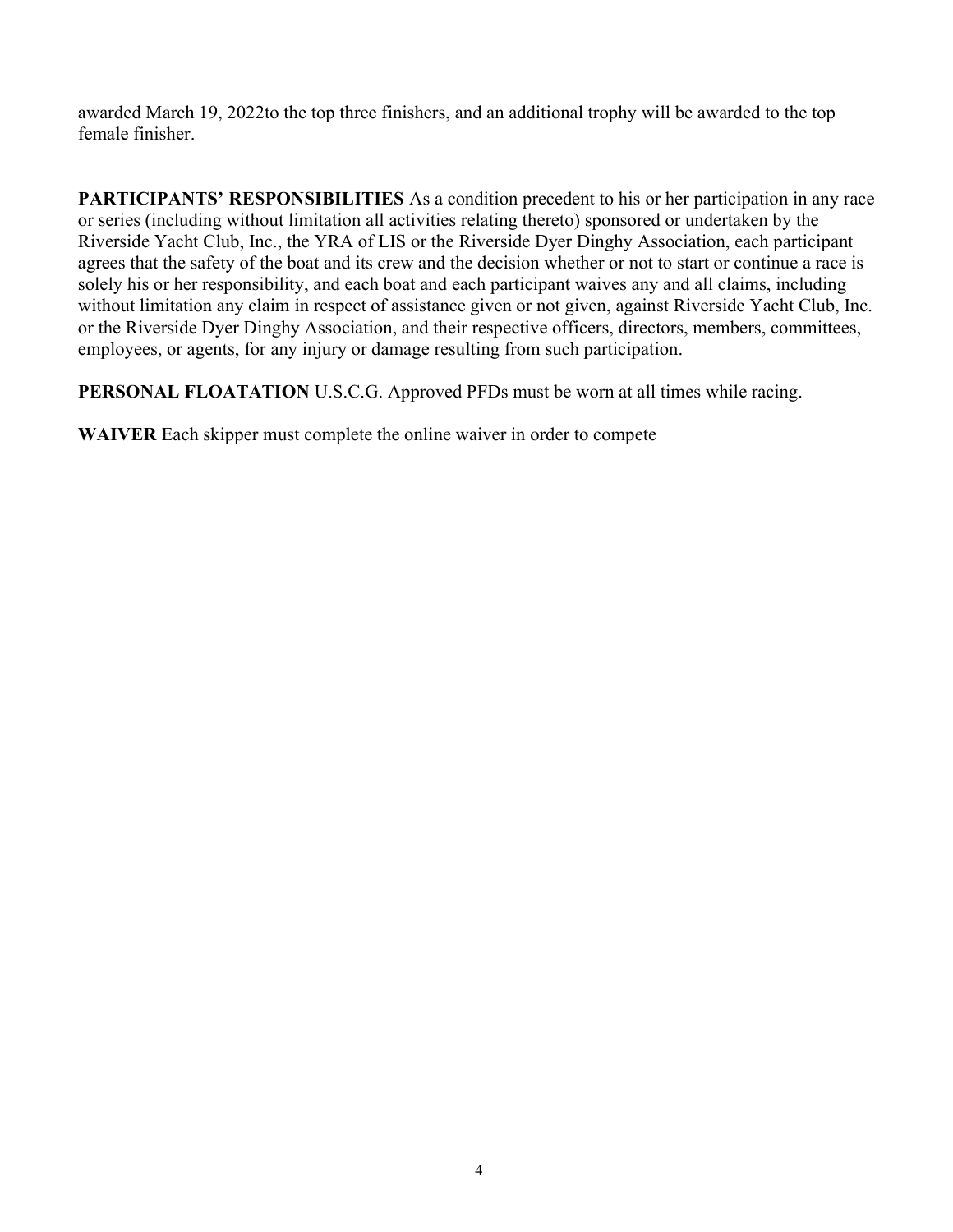# APPENDIX A RIVERSIDE DYER DINGHY ASSOCIATION

Start marks: Typically Orange Flags Finish marks: Typically Blue Flags